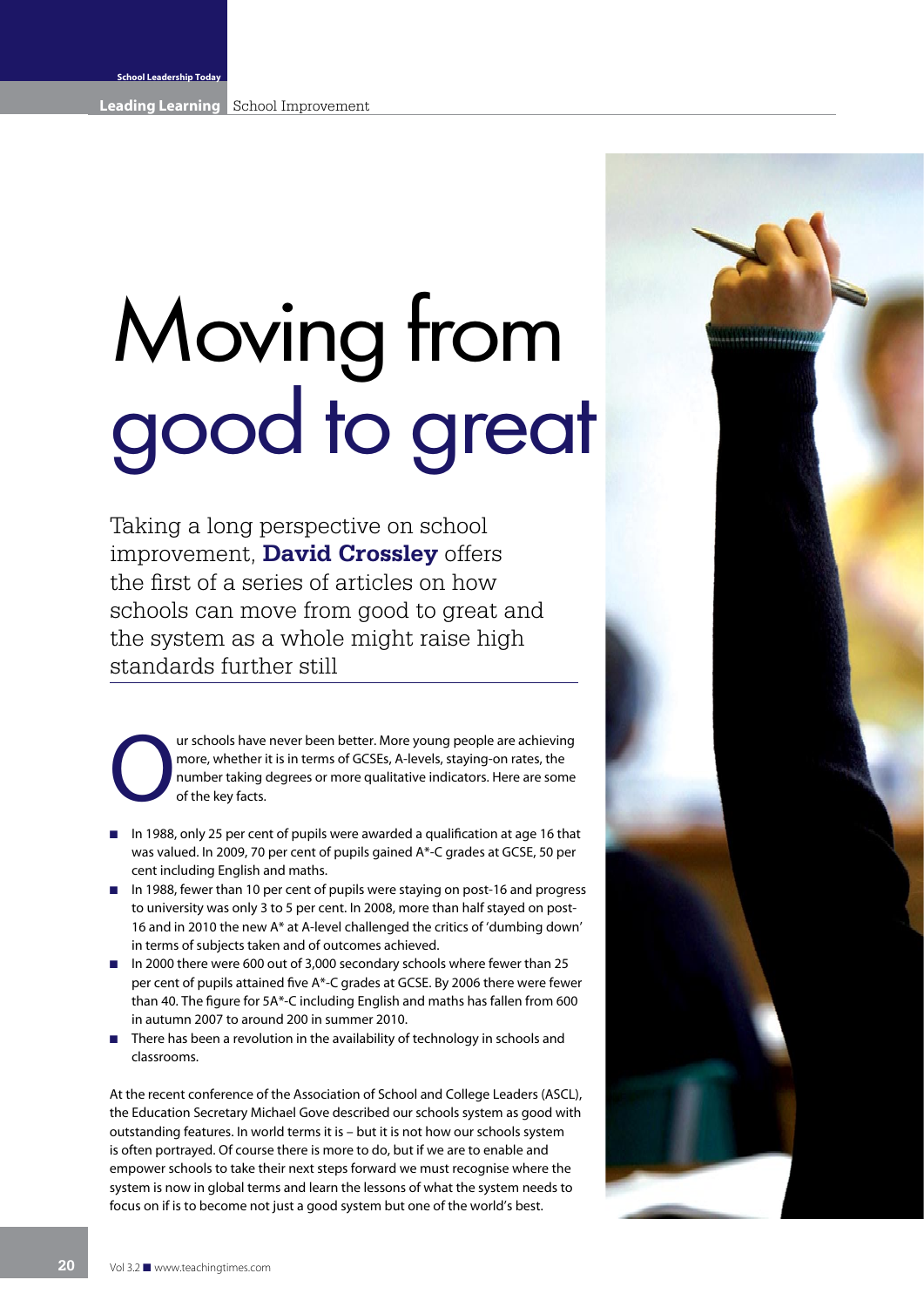### How do we achieve our moral purpose?

**Make sure less** can be more? - you can do anything but not everythin

ustain what achieve:

**Help more** young people to achieve their potential?

## **Learn from how the** world's most improved school systems keep getting better?

**Enable a greater degree of** informed professionalism to drive the next stage in school improvement?

**Help raise the ceiling** as well as the floor?

> **Foster a** positive "culture"?

Figure 1: Ways to move from good to great

Figure 1 above introduces some of the key lessons we can learn. We expand on these below.

#### *1. Be positive and build from where schools are*

The first lesson is about staying true to key principles, and the most important one of all is our collective moral purpose of enabling every young person to achieve their potential. Nobody came into teaching to help students do worse at school, yet the profession can often feel that it is being treated as if it did. Be positive and build from where schools are and we will be surprised by the results.

#### *2. Schools can do anything but not everything*

The second lesson seeks to address the problem that we can't keep adding to what schools do already. We need to make sure less can be more. Any school can do anything but not everything. Therefore in our work we are putting much greater focus on the hows rather than the whats – and particularly on the notions of abandonment and deployment of our current resources.

#### *3. Focus on sustainability rather than just quick fixes*

The third lesson is to focus on sustainability rather than just quick fixes. This is a 'both... and' endeavour involving, in Andy Hargreaves' words (2009), "harmonizing, sequencing and integrating the short, medium and longer term strategies at the same time". To put it simply, if you just focus on year 11 and on borderline C grades it will always seem to be all that you need to do. If you want to break out of being locked into the urgent rather than the important, then a greater focus is needed simultaneously on what is happening in years 7 to 11 as a whole if a real and sustainable difference is to be made.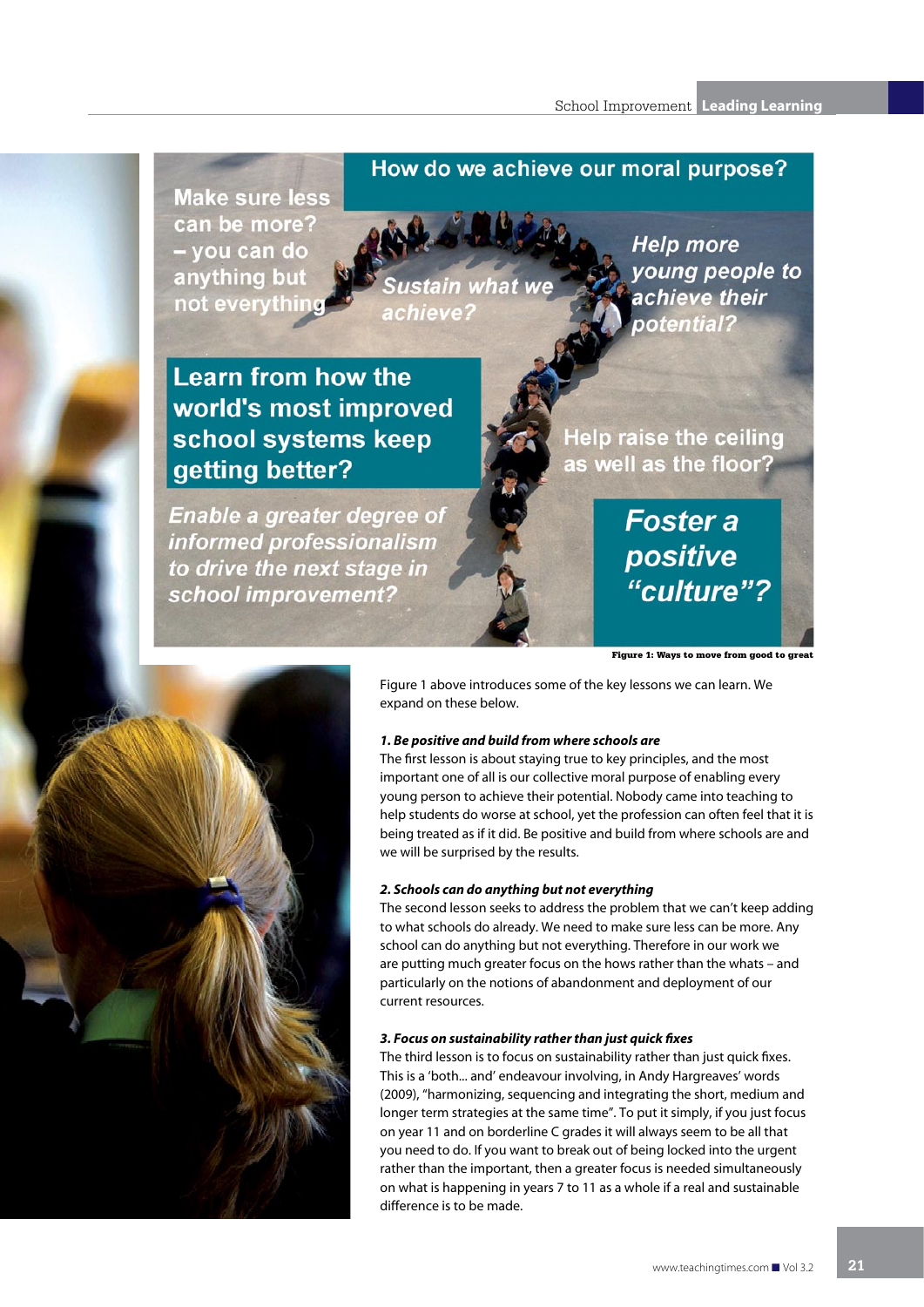#### *4. Focus on raising the ceiling as well as the floor*

The fourth lesson is to shift our focus, at least in part, from just raising the floor – to focus, empower and liberate the system to raise the ceiling too. In a fast changing worked today's innovative practice tends to become tomorrow's norm. Nowhere is this truer than in terms of new technologies, but we face a real problem here. As the late Douglas Adams said: "Anything that exists in the world before you are born is part of the normal way in which the world operates. Anything invented while you're between the ages of 15 and 35 is revolutionary – and quite possibly something you can get a career out of. Anything invented after the age of 35 is against the natural order of things."

This issue dogs our educational system, because what's known best by those who lead the system from the top is inevitably from a different age. Again, to put it simply, contrast how and when students learn mathematics with how we view television and find out the news. Why are

schools almost the last places where we do almost everything at set times and in set places?

#### *5. Create a positive culture*

The final lesson is about creating a positive culture, because if we do all do this then all else is possible. And the best way to do this is to combine it with alignment around a core moral purpose and belief in our young people. As Canadian educator Ben Levin (2009) remarked: "The reality is that in learning we do not know what the boundaries of human capability are – what we do know is that barriers that seem impossible are eventually broken and performance gets better."

*There are more underperforming students in the generality of schools than in failing schools.* Yet it is a statistical truism that there are most underperforming students in the generality of schools than in failing schools. In Ofsted terms, at a national level, the real battle is in moving schools from satisfactory to good – and this changes the experience of far more young people in more lessons. But policy and resources are not really invested in this area. Tremendous focus is given to schools that are deemed to be failing but there is relatively little focus on what they need to do next.

However, moving teaching from satisfactory to good is something you can learn how to do. This is aligned with all the research on competences – as an individual there are things that you are best at and things that you are weakest at and there is little any individual can do to change those things easily. That is why we work in teams. But consider all the competences and degrees of effectiveness in the middle range, where there is the most capacity to improve at both



#### **Thinking globally**

Our education system is now quite rightly judged in global terms. So what can we learn from school systems in other countries? Published in 2007, the first McKinsey report *How the World's Best Systems Come Out on Top* said something that in many ways is obvious: you can have the best curriculum, best infrastructure and best polices but if you don't have the best people...

This leads to an important focus on attracting the best people into teaching and retaining them – but in many ways it also leads to an unrealistic expectation that every teacher can somehow be outstanding and be outstanding all the time. I worry about this. We have always had and always will have a proportion of outstanding teachers but they are hard to replicate.

*Most outstanding schools are consistently good and it is that consistency that makes the difference.* Tremendous focus is given to schools that are deemed as failing but there is relatively little focus on or investment in what they need to do next.

an individual and school level. In terms of teaching and learning there is broad agreement about what makes a good lesson, and the difference between a good and a satisfactory lesson involves doing things we can learn at individual level and things an organisation can support. This builds confidence in individual teachers and schools and is likely to enable the teacher and school to build on what they are good at and then become great at.

*Context determines how you do things, not what you do.*  The second McKinsey report, *How the World's Most Improved School Systems Keep Getting Better* (2010), has in many ways more to offer to our system if it is to move forward successfully. Researchers studied 22 different systems around the world and concluded that all improving systems (and schools) use a similar set of interventions at a similar stage in their development. They went on to identify the sets of interventions needed for a poor system to become good, and for a fair to good system to move from good to great and then on to excellent. They strongly argue that the context determines how you do things, not what you do.